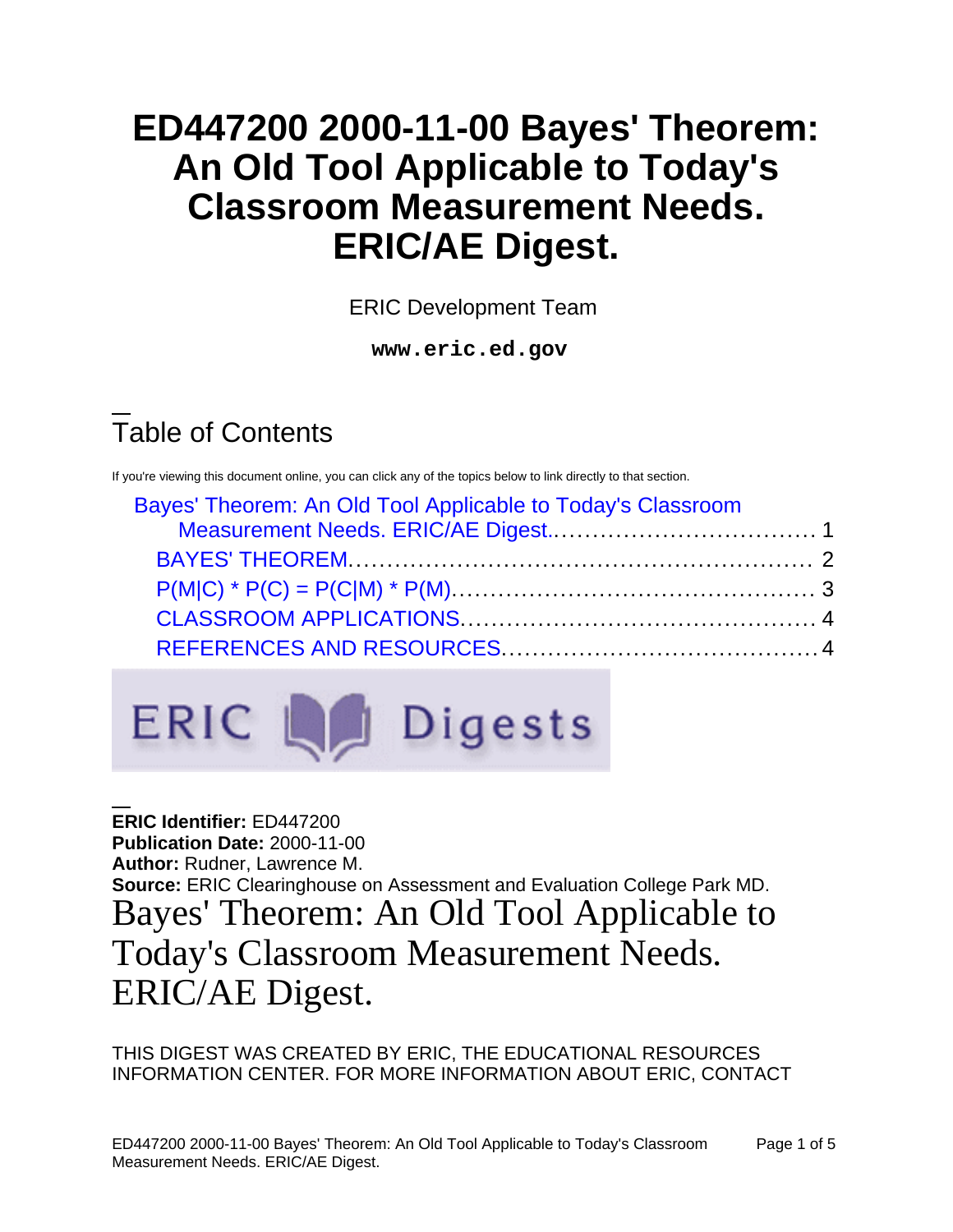#### ACCESS ERIC 1-800-LET-ERIC

Much of today's assessment research and development concentrates on norm-referenced tests which, by definition, are designed to rank-order students by placing them on broad continua representing unidimensional traits. While the summative information from norm-referenced assessment serves many purposes, there is a rising call for criterion--referenced information concerning what students know and can do relative to clearly defined desired outcomes of instruction. Although criterion-referenced interpretations of norm-referenced tests are commonplace, the literature on criterion-referenced tests from the 1970s and 80s can provide some insights to guide today's research and practice. As Hambleton and Sireci (1997) point out, the differences between the performance tests of today and the criterion-referenced tests of the 1970s are not fundamental. Both are focused on assessment of what students know and can do.

This Digest introduces ways of responding to today's rising call for criterion--referenced information using Bayes' Theorem--a method that was coupled with criterion-referenced testing in the early 1970s (see Hambleton and Novick,1973). After introducing Bayes' Theorum, I discuss how it can be applied to diagnostic testing, adaptive testing, and the scoring of performance items. The key advantages of using this model are that relatively small datasets are required and that the necessary computations are surprisingly simple.

### <span id="page-1-0"></span>BAYES' THEOREM

Rather than placing a student on an ability scale, the goal here is to identify the most likely classification for the examinee. This classification can be dichotomous (e.g.,master/non--master) or polychotomous (e.g., master/at--risk/non--master) or involve placement on a categorical or interval scale. To illustrate Bayes' Theorem, I will provide a simple example where the goal is to classify an examinee as being either a master or a non-master. We will use responses to previously piloted items to determine the probabilities of mastery P(M) and non--mastery P(N) and then classify the examinee based on those probabilities. Lacking any other information about the examinees, we will assume equal prior probabilities, i.e., P(M)=.50 and P(N)=.50. After each item is scored, we will update P(M)and P(N) based on the response to the item. As givens, we will start with a collection of items for which we have determined the following four probabilities:

1. Probability of a correct response given that the examinee has mastered the material.

2. Probability of an incorrect response given that the examinee has mastered the material.

3. Probability of a correct response given that the examinee has not mastered the material.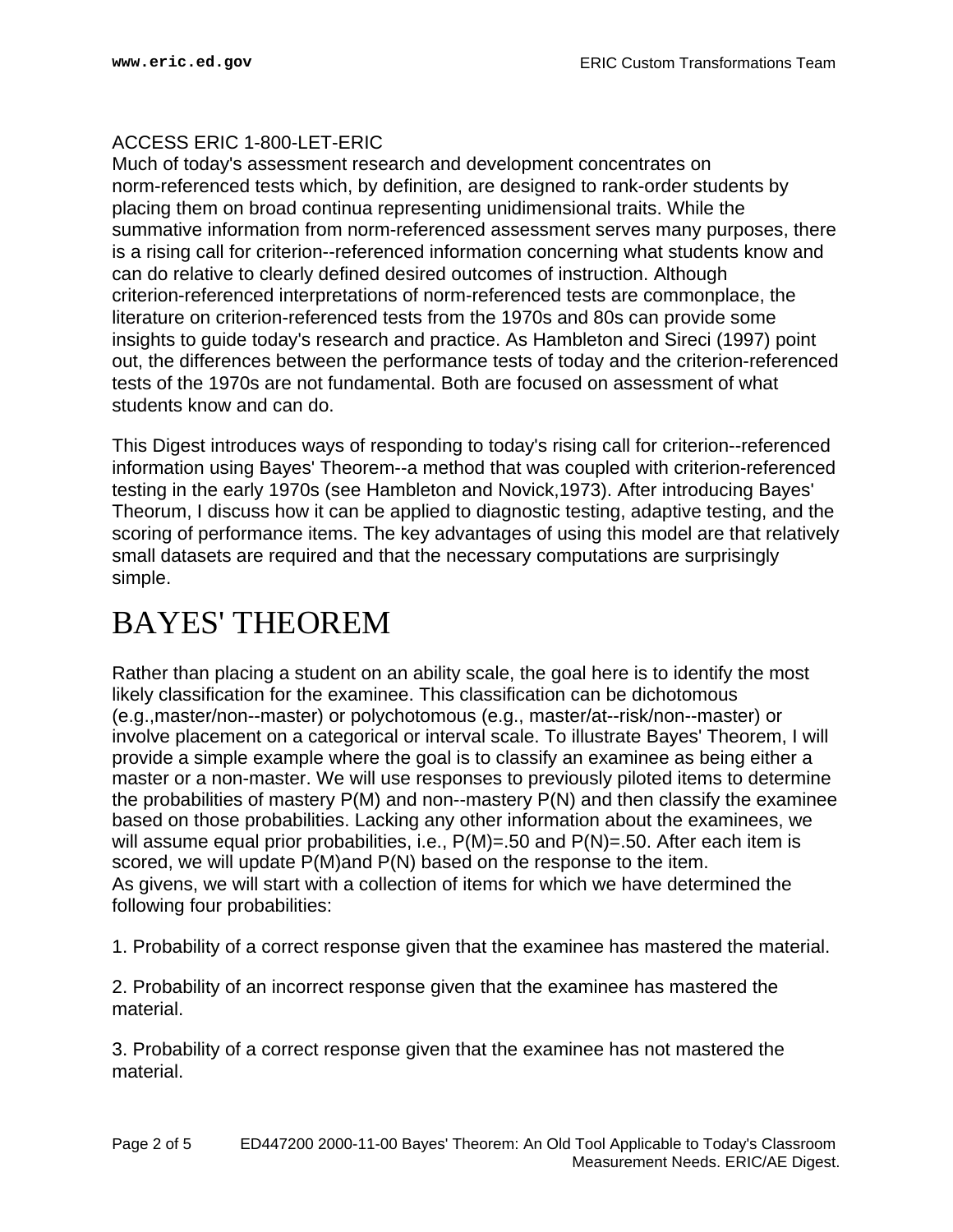4. Probability of an incorrect response given that the examinee has not mastered the material.

We will denote these as P(C|M), P(I|M), P(C|N), and P(I|N), respectively; note that we have different conditional probabilities for each item. These conditional probabilities can be determined from very small--scale, low--cost pilot testing; one approach is to use the proportions of examinees in each group responding correctly or incorrectly. Suppose that for item 1, 90% of the masters and 40% of the non-masters responded correctly. Since a person either responds correctly or incorrectly, P(C|M)=.90, P(I|M)=.10,  $P(C|N)=.40$ , and  $P(I|N)=.60$ .

The task then is to update P(M) and P(N) based on the item responses. The process for computing these updated probabilities is referred to as Bayesian updating, belief updating (probabilities being a statement of belief), or evaluating the Bayesian network. The updated values for P(M) and P(N) are referred to as the posterior probabilities. The algorithm for updating comes directly from a theorem published posthumously by Rev. Thomas Bayes in 1763:

# <span id="page-2-0"></span> $P(M|C) * P(C) = P(C|M) * P(M)$

Let us suppose our examinee responds correctly to item 1. The probability of a correct response, P(C), is thus 1.0 and by Bayes' Theorem, the new probability that the examinee is a master given a correct response is  $P(M|C) = (.90 \times .5) / 1.0 = .45$ 

Similarly,  $P(N|C) = P(C|N) * P(N) = .40 * .5 = .20$ . We can then divide by the sum of these joint probabilities to obtain posterior probabilities, i.e.,

 $P'(M) = .45 / (.45+.20) = .692$  and

 $P'(N) = .20 / (.45+.20) = .308.$ 

We next use these posterior probabilities as the new prior probabilities, score the next item, and again update our estimates for P(M) and P(N) by computing new posterior probabilities. We iterate the process until all the items have been scored. Equivalently, we could have computed the product of the relevant probabilities (correct or incorrect) for masters and non--masters and then divided by the sum to obtain the last posterior probability.

The Bayesian network defined here is a simple diverging graph. The master/non--master state is causally connected to the set of item responses. When applied to decision support systems and other expert systems, Bayesian networks are typically much more complex, involving hundred of interconnected and cross--connected variables. Evaluating such networks is computationally complex. As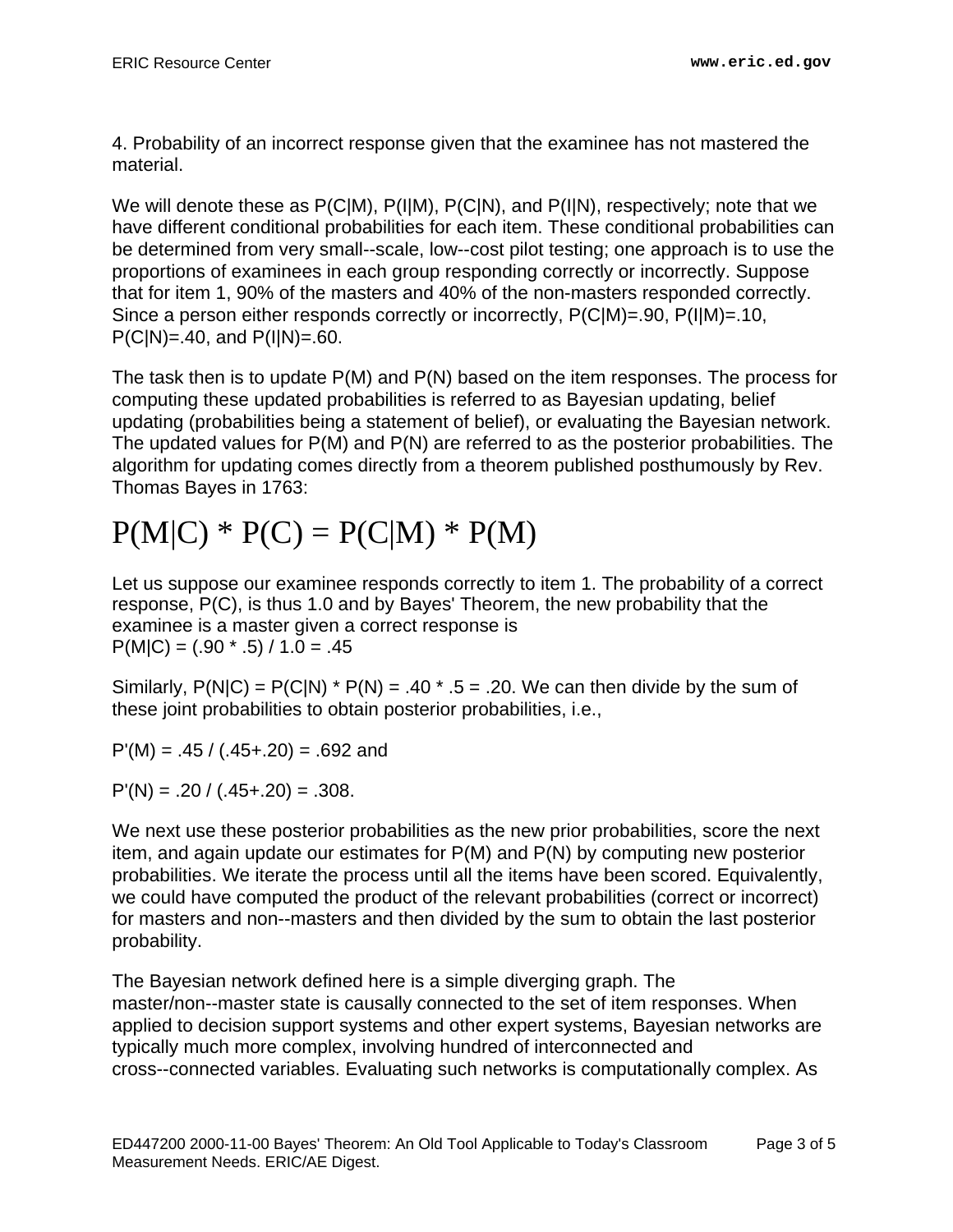we have shown here, however, the computations for basic applications are quite simple

### <span id="page-3-0"></span>CLASSROOM APPLICATIONS

The basic framework described above is applicable to a wide range of settings. For example, the framework can be used to score a diagnostic pretest. Here the pretest would cover a variety of skills. A pilot test would determine the probabilities of responding correctly for people who have mastered each skill and the probabilities for those who have not done so. After the test is given to an individual, the probabilities of mastery for each skill could be computed. The resultant list would identify which skills have been mastered and which are likely in need of attention. One could go further and model specific misconceptions (e.g., the examinee sums denominators when adding fractions). Here the relevant probability would be the likelihood of selecting a particular incorrect option (or generating a particular type of wrong answer), given that an examinee has a specific misconception. Such a test would not only provide mastery information, but identify specific areas to correct.

The framework is applicable to multi-dimensional items and tests. One could write items, for example, that require the application of mathematical skill to solve a science problem. A pilot test would need to be administered to compute the probability of responding correctly to each item given mastery of the mathematics skills and the probability of responding correctly to each item given mastery of the science skills. The one test with complex items could then be scored using the Bayes' Theorem and information about each skill area.

Bayesian networks have been used as the basis for computer adaptive tests. Welch and Frick (1993) provide a excellent and simple overview of the topic. Basically, the new posterior probabilities are computed after each item is administered. One stops administering items when the probability of mastery is sufficiently high or low. Items are selected from the pool of remaining items to maximize information or minimize a loss function.

The framework can be embedded in an intelligent tutoring system (ITS) to determine mastery after each instructional unit, tailor individualized instruction to characteristics of the student, and adapt that instruction as the student learns material. This would again require a collection of pre--tested items that assess the concepts covered by each instructional unit.

### <span id="page-3-1"></span>REFERENCES AND RESOURCES

One can easily experiment with simple Bayesian networks using any of a large variety of free, readily available software packages. A search on the Internet in September 2000 for 'Bayesian Network Software Packages' yielded more than 20 free packages that could potentially be applied. Two that I have tried are Hugin Lite and Genie. Bayes, T. (1763). Essay towards solving a problem in the doctrine of chances.